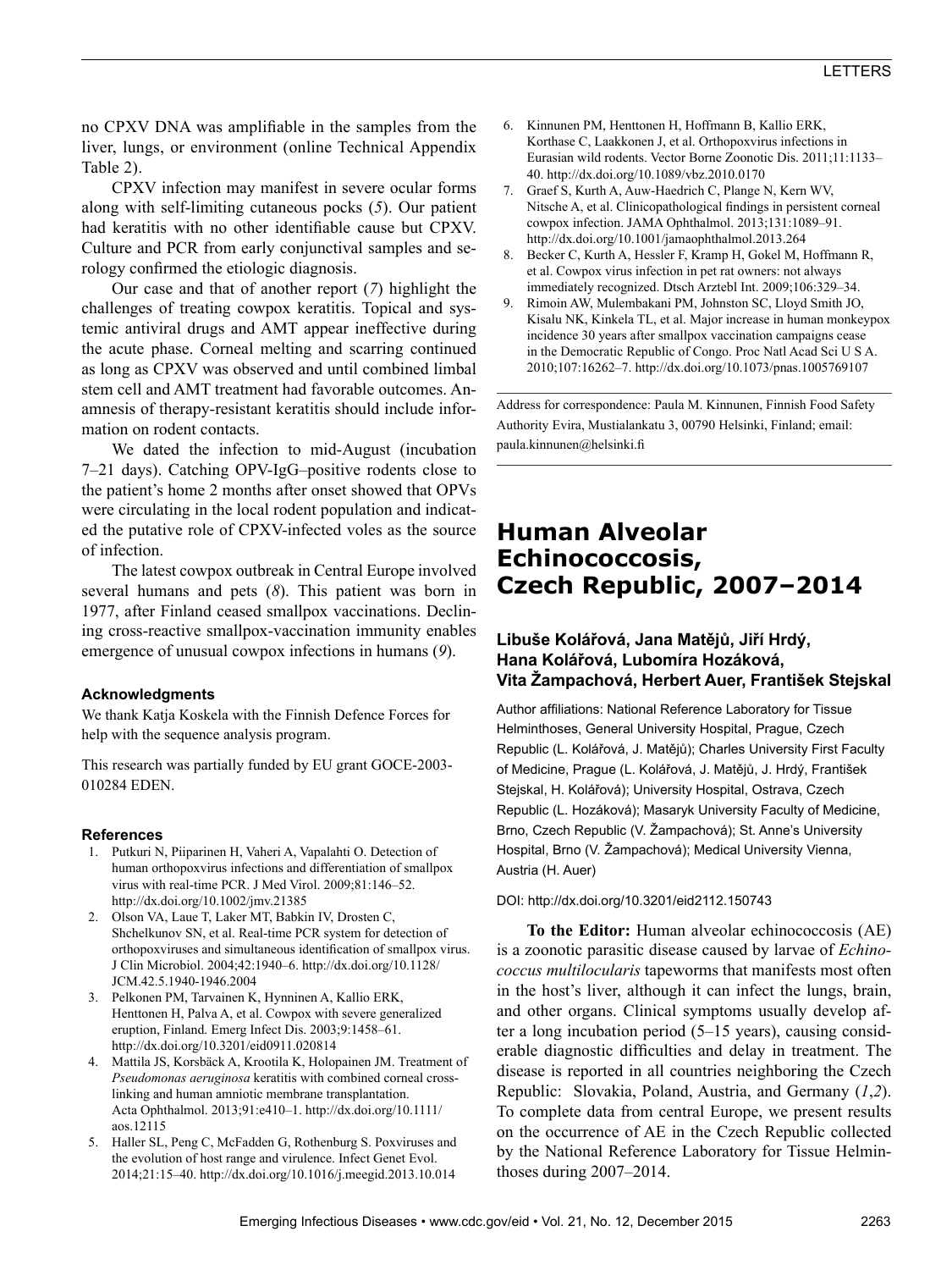## LETTERS

In the Czech Republic, the occurrence of *E. multilocularis* in definitive (red fox, dog, cat, raccoon dog) and intermediate (bank vole) hosts was reported (*3*). After the first reports on detection of the parasites in foxes during 1995 (*4*; Figure), physicians started to request laboratory examinations for AE in persons with liver lesions, suspicious clinical symptoms, or both. During 1998–2014, examinations of 1,892 patients revealed 20 AE cases (12 women, 8 men); the first 2 cases were diagnosed during 2007 (*5,6*). In all cases, the diagnosis was based on AE characteristic imaging by using ultrasonography, computed tomography, magnetic resonance imaging, or a combination of these methods; in 19 (95%) cases, the results were confirmed by *E. multilocularis*–specific serology. In-house *E. multilocularis* crude–antigen was used for ELISA and Western blot testing and for ELISA IgG for detection of *E. multilocularis*. Em2–Em18 antibodies (Bordier Affinity Products SA, Crissier, Switzerland) were used for some laboratory examinations. Since 2009, in-house Western blot has been done by using a commercial set (LDBIO, Lyon, France).

In 18 cases, AE was also confirmed by characteristic histopathologic findings, species–specific molecular analysis of tissue biopsies, or both. PCR assay according to Schneider et al. (*7*) has been used in the National Reference Laboratory since 2011. In 17 (85%) patients, the liver was the only affected organ, and the infection was classified according to Brunetti et al. (*8*) as PN0M0; in 3 patients, liver and brain (PN0M1), retroperitoneum (PN1M0), or kidneys (PN1M0) were also affected.

Analysis of gender and age at the time of initial AE diagnosis showed that the youngest and the oldest patients were 21 and 82 years old, respectively. To examine

differences in non–Gaussian distributed variables between male and female patients, we used the 2-way Mann–Whitney nonparametric test (GraphPad, San Diego, CA, USA) to analyze age data. The mean and median age of patients were lower among women (mean 45, median 36.5 years) than in men (mean 53, median 60 years), but these differences were not statistically significant  $(p > 0.05)$ .

According to the site of residence, the patients originated from different parts of the Czech Republic (Figure). The disease was diagnosed in 18 native Czech citizens and in 2 citizens from Slovakia.

Physicians interviewed 17 of 20 patients in whom AE was diagnosed and completed questionnaires with patient data including clinical signs and symptoms, laboratory findings, and medical history (e.g., job, hobbies, travels abroad, ownership of animals) at the time of the first medical visit before diagnosis. Ten patients reported a prickling sensation and abdominal discomfort or pain. Three patients palpated a solid mass in the right hypochondrium before physical examination. Another 3 patients reported fever, fatigue, or malaise; 1 patient reported weight loss. The first clinical examinations by physicians revealed hepatomegaly in 16 patients; in addition, 3 of these patients had anemia and 1 had jaundice.

In the medical history, dog or cat ownership, gardening, farming, or hunting were recorded in some cases, which is similar to what was reported by Kern et al. (*10*). Of 15 persons interviewed who were native to the Czech Republic, 6 reported no travel outside the country (Figure). Because of the occurrence of *E. multilocularis* in animals (Figure), we assume that AE may have a characteristic of autochthonous infection in the Czech Republic.



**Figure.** Distribution of human alveolar echinococcosis (AE) in the Czech Republic during 2007–2014, according to the site of residence of 20 casepatients, including their travel history. Asterisks (\*) indicate AE cases already published (*6*,*7*). Six patients reported no travel outside the country; 2 patients were born in Slovakia and lived in the Czech Republic for 5 and 14 years before the time of initial AE diagnosis; the remaining patients traveled from the Czech Republic to various countries, including those to which AE is endemic. Nonperiodic examinations of red foxes (*4*,*9*) revealed the presence of *Echinococcus multilocularis* in the country. Date ranges indicate the period of examination; numbers separated by virgules indicate the number of foxes examined and those that tested positive, respectively.